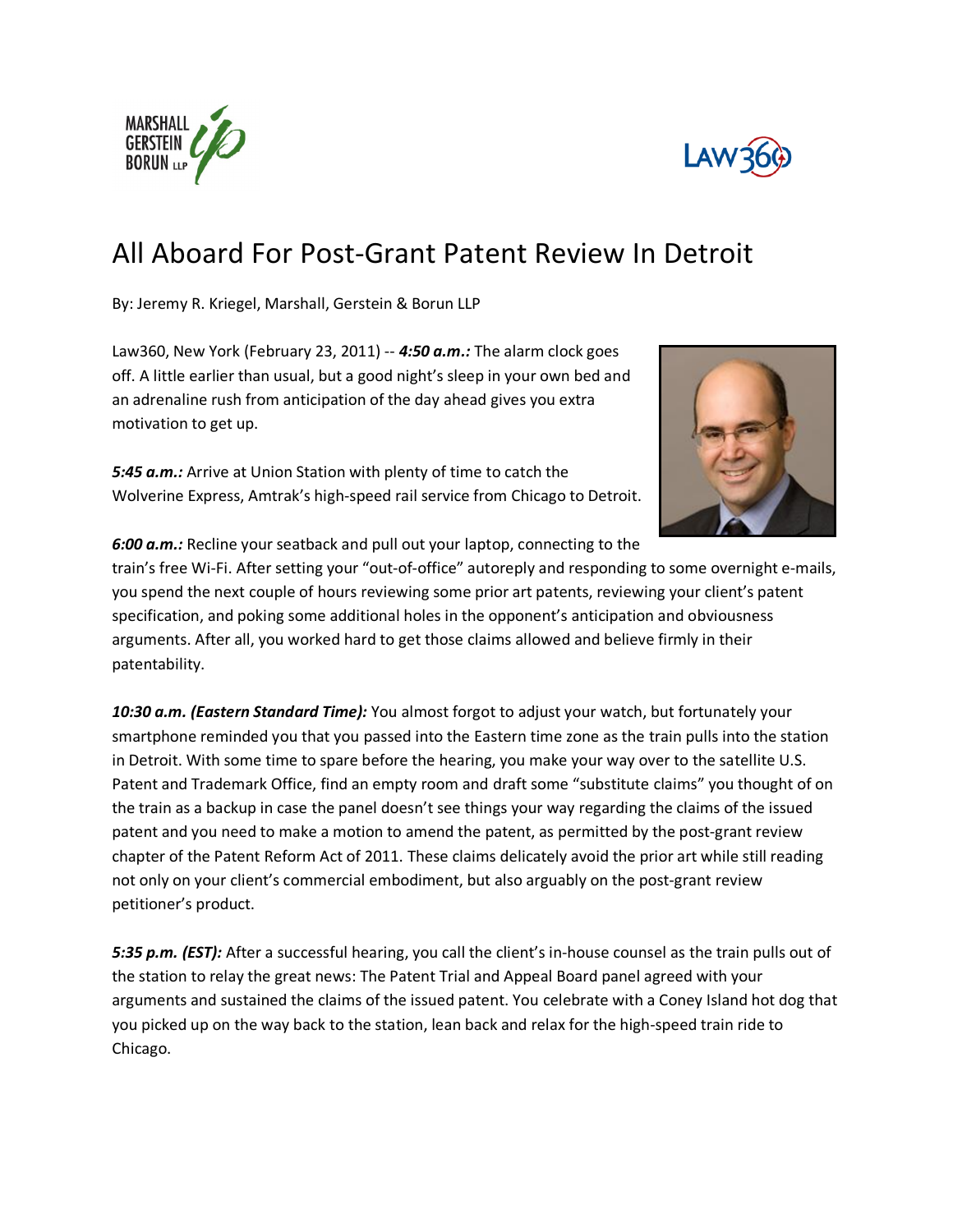*8:00 p.m. (Chicago time):* Back at Union Station a few minutes early. Having already read your e-mails on the train (including a congratulatory one from the CEO of the client, notified by the in-house counsel after your call), you catch a cab home and think about the next post-grant review hearing coming up in a few weeks.

A decade ago this timeline would have sounded like a pipe dream. But if high-speed rail, the USPTO's plans to launch the satellite patent office in Detroit, and the Patent Reform Bill of 2011 all come to fruition, this scenario could actually come to pass in a few years.

The satellite patent and trademark office, which will be the first branch of the USPTO outside of the Washington, D.C., area, offers convenience to Midwest technology companies, research institutions and patent practitioners. While it remains unclear what services will be offered at the satellite patent office, if patent examiners are on-site at that facility then at a minimum it could be a location for productive personal interviews with examiners to advance the prosecution of applications. If the satellite patent office also houses panels of the proposed Patent Trial and Appeal Board, post-grant review hearings could be held there as well.

The proposed Patent Reform Act of 2011 (S.23) calls for post-grant review. Similar to post-grant oppositions in Europe and Australia, but with some notable differences, this procedure would provide third parties a window of nine months in which to request an inter partes administrative challenge to the validity of a patent, complete with limited discovery and an opportunity for an oral hearing.

Even without the benefit of proposed regulations explaining how the USPTO would implement postgrant review, the bill proposing the Patent Reform Act of 2011 spells out procedural deadlines that will keep both patentees and challengers on their toes as they jockey for position to gain subtle advantages.

For example, despite the nine month window to petition for post-grant review, a defendant to a lawsuit alleging patent infringement has no later than six months after being served with a complaint to petition for post-grant review, meaning a patentee who is aware of an infringer possesses the power to shorten, by up to three months, that infringer's window of time in which it might search for prior art to try to invalidate claims of the patent in a post-grant review petition.

The Patent Reform Bill incentivizes patent holders to file infringement actions promptly after issuance of a patent in another manner: If the patentee files an infringement suit within three months of the patent's issue date, while the defendant would still have six months in which to file a petition with the USPTO for post-grant review, the court hearing the infringement action would be precluded from staying the litigation pending outcome of the post-grant review.

The Patent Reform Bill also offers at least some opportunity for the patentee to accelerate the timing of a final disposition of a post-grant review. The bill requires the director of the USPTO to determine whether to institute a post-grant review within three months of the patentee's preliminary response to the petition for post-grant review or, if no preliminary response is filed, within five months from the filing of a petition for post-grant review, and give notice of that determination "as soon as practicable."